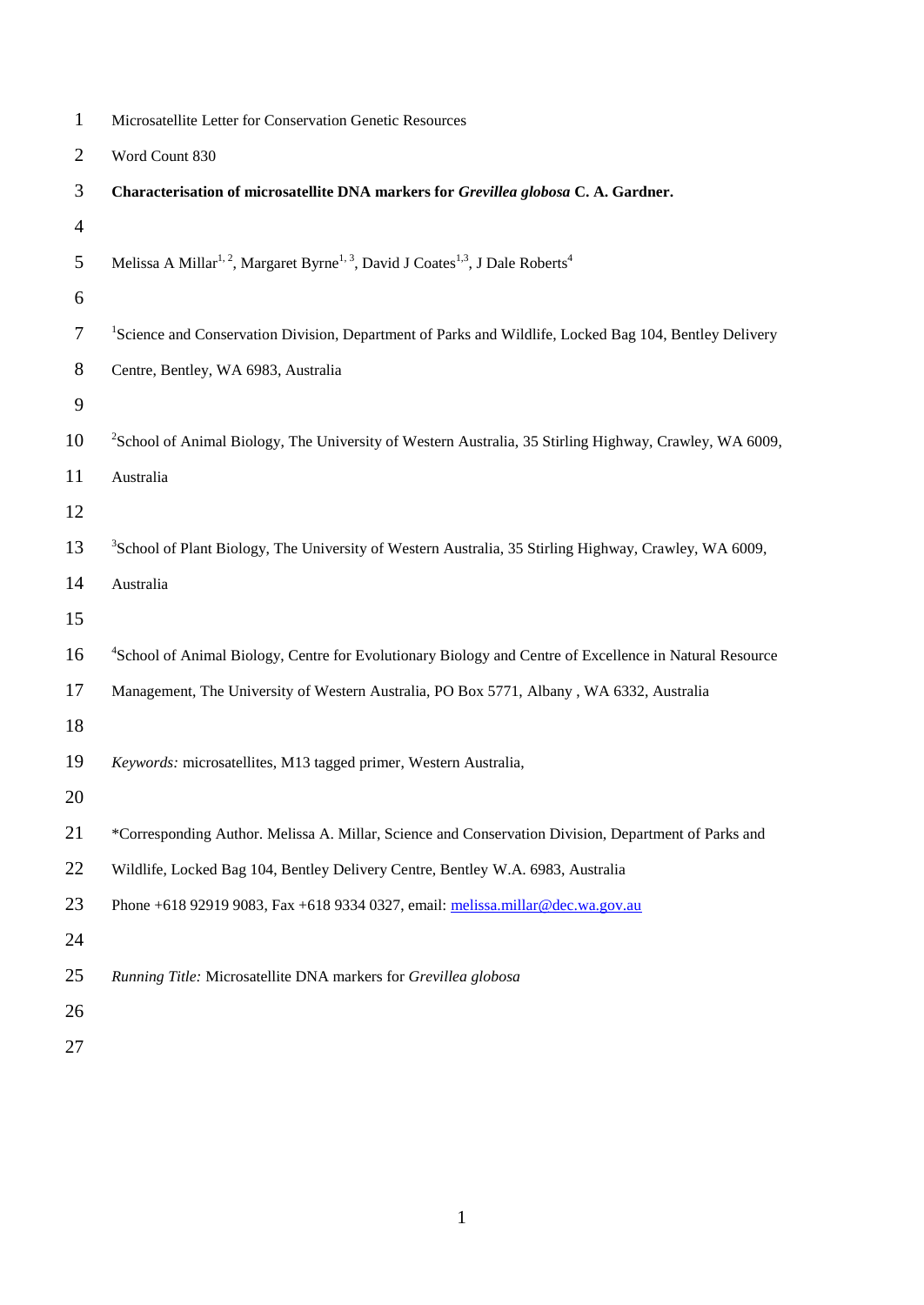## **Abstract**

 A genomic library was constructed and 14 novel polymorphic di- and tri-nucleotide nuclear microsatellite markers were developed for *Grevillea globosa,* an endemic shrub of southwest Western Australia. Populations are patchily distributed and population genetic structure is being investigated to inform appropriate seed collection and restoration strategies. Diversity in a selected population was high, with the number of alleles per locus ranging from three to 13 and expected and observed heterozygosities averaging 0.693 and 0.799 respectively. All loci showed independent inheritance and there was no evidence of possible null alleles.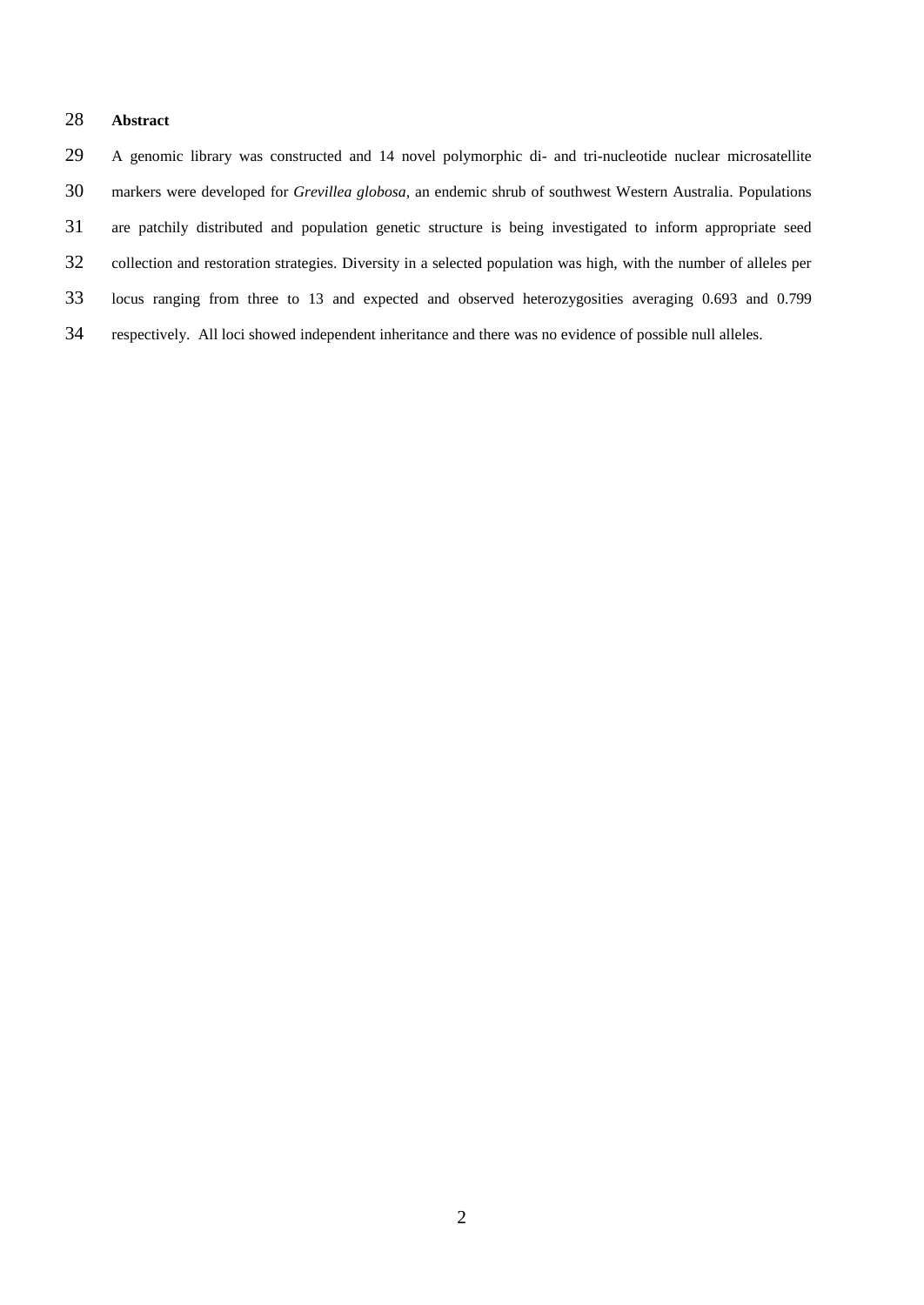## **Microsatellite Letter**

 Microsatellite markers were developed for *Grevillea globosa*, a shrub with a limited distribution in southwest Western Australia's semiarid rainfall zone. Plants occur on sand and loam in Acacia shrubland, mallee woodland and shrubland, and Eucalypt woodland. Populations are patchily distributed and poorly known hence the taxon is of some conservation significance. DNA was extracted from homogenised, freeze dried material of an individual originating from the centre of the species range using a NucleoSpin Plant II Maxi protocol following the manufacturers' instructions (Macherey-Nagel GmbH & Co, Düren, Germany). Genomic DNA was 454 shotgun sequenced using 1\8 of a picotiter plate on a GS-FLX Titanium machine (Roche Diagnostics Corporation, 454 Life Sciences, Branford, USA) by the Australian Genome Research Facility (Adelaide, Australia). Sequencing, microsatellite identification and primer design followed Gardner et al. (2011).

 Amplification and polymorphism were evaluated in eight individuals from four populations using an M13 tailed 47 three primer PCR system. Loci were amplified in a total volume of 7.5 µl per reaction containing 2 ng template 48 DNA, 50 mM KCl, 20mM Tris HCl (pH 8.4), 0.2 mM each dNTP, 0.16 µM M13 tailed fluorescently labelled 49 forward and reverse primer, 0.032  $\mu$ M M13 tailed forward primer, 0.175  $\mu$ l of *Taq* DNA polymerase 50 (Invitrogen) and 3.5mM MgCl<sub>2</sub>. Amplification reactions for all primer pairs were optimised using a program of 51 95°C for 4 min, 25 cycles of 30 s at 94°C, 30 s step down from 65°C to 50°C, 80 s at 72°C followed by 30 52 cycles of 15 s at 94 °C, 15 s at 50 °C, and 45 s at 72 °C, with a final step of 8 min at 72 °C. Reactions were 53 completed in an Eppendorf<sup>™</sup> Thermal Cycler (Eppendorf, New York, USA) and PCR products visualised on 1% agarose gels stained with GelRed™ nucleic acid stain (Biotium, San Fransisco, USA).

 Six primers failed to amplify or produced numerous bands that could not be resolved under high stringency conditions. Polymorphism was tested for the final 14 loci using in 20 individuals from a single population 58 located within the centre of the species range (Table 1). One ul of diluted PCR product was added to 12 ul of 59 GeneScan™ LIZ<sup>®</sup>500(-250) size standard/formamide, and fragments visualised using an 3730 DNA Analyser. 60 Genotypes were scored using Genemapper<sup>TM</sup> v3.7 (Applied Biosystems). Tests for heterozygotic deficit and excess were conducted using the Markov chain method and tests for Linkage Disequilibrium (LD) were conducted using Fisher's exact tests in GENEPOP v3.4 (Raymond & Rousset 1995). Bonferroni corrections were applied for multiple comparisons. Evidence for large allele drop-out, scoring error due to stutter and null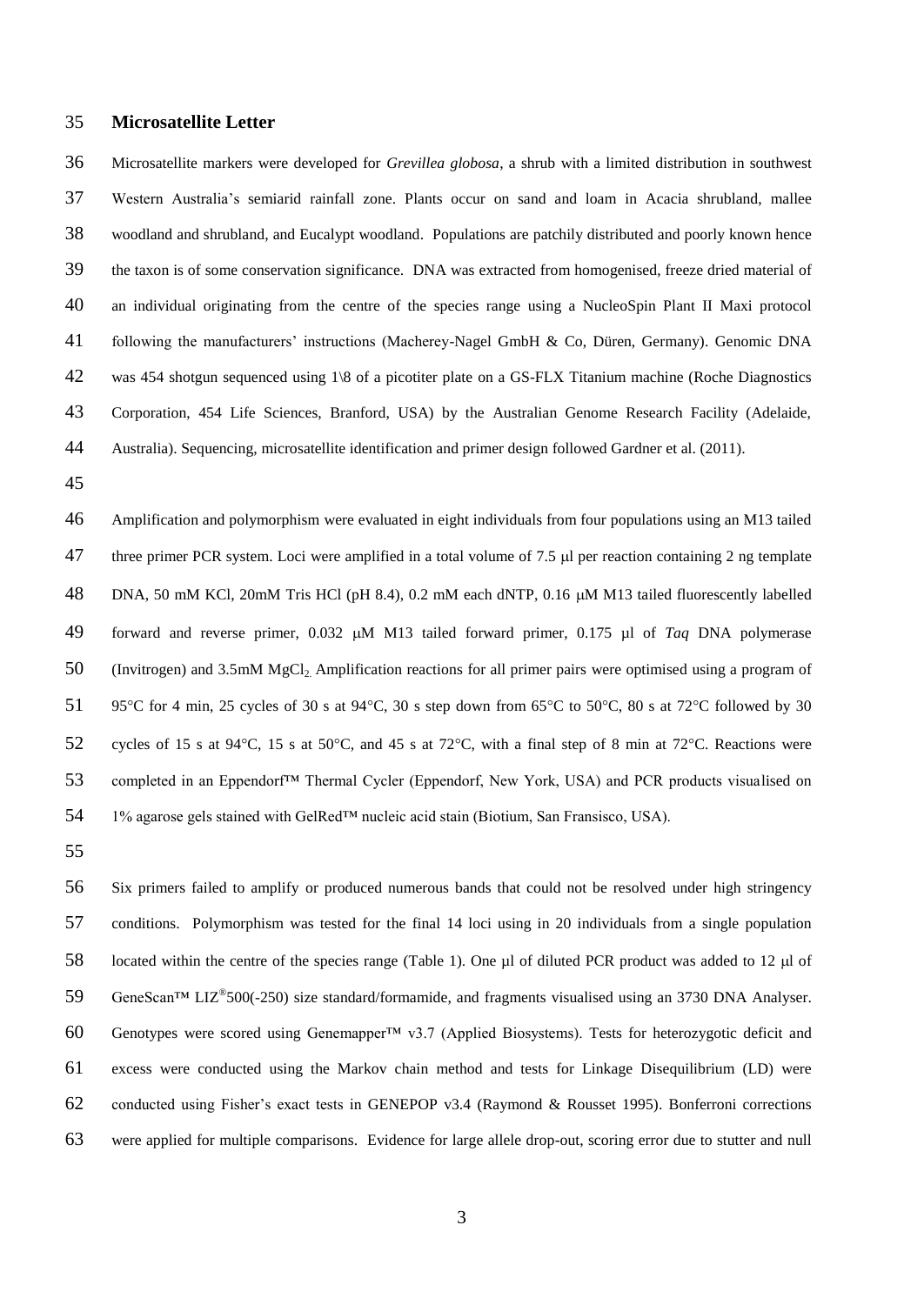alleles were assessed with MICRO-CHECKER (Oosterhout et al. 2004). Genetic diversity parameters were

estimated using GenAlEx v6.2 (Peakall & Smouse 2006) (Table 1).

- Overall, polymorphism was high (Table 1). 100% of loci were polymorphic. Number of alleles per locus averaged 7.357 and the effective number of alleles averaged 3.581. There was no evidence of significant LD (p  $69 \leq 0.001$  or of possible null alleles at any loci. All loci were in Hardy Weinberg equilibrium and there was no evidence of large allele drop-out or scoring error due to peak stutter. Expected heterozygosity averaged 0.712 and observed heterozygosity averaged 0.749. These markers will be used to study genetic structure in *G. globosa* as part of a broader investigation to inform appropriate seed collection and restoration strategies for a number of keystone species in this landscape. **Acknowledgements** Funding was provided by the Australian Research Council and Karara Mining Limited. We thank Jenny Borger, David Beven and Roger Pitman for assistance with field collections. **References** Doyle J, Doyle J (1987) A rapid DNA isolation procedure for small quantities of fresh leaf tissue. Phytochemical Bulletin 19:11-15 82 Gardner M, Fitch A, Bertozzi T, Lowe A (2011) Rise of the machines - recommendations for ecologist when using next generation sequencing for microsatellite development. Mol Ecol Resour 11:1093-1101 Oosterhout C, Hutchinson W, Willds D, Shipley P (2004) MICRO-CHECKER: software for identifying and correcting genotyping errors in microsatellite data. Mol Ecol Notes 4:535-538 Peakall R, Smouse P (2006) GenAlEx 6: genetic analysis in Excel. Population genetic software for teaching and research. Mol Ecol Notes 6:288-295 Raymond M, Rousset F (1995) GENEPOP (version 3.4): population genetics software for exact test and ecumenicism. Journal of Heredity 86:248-249
	-
-